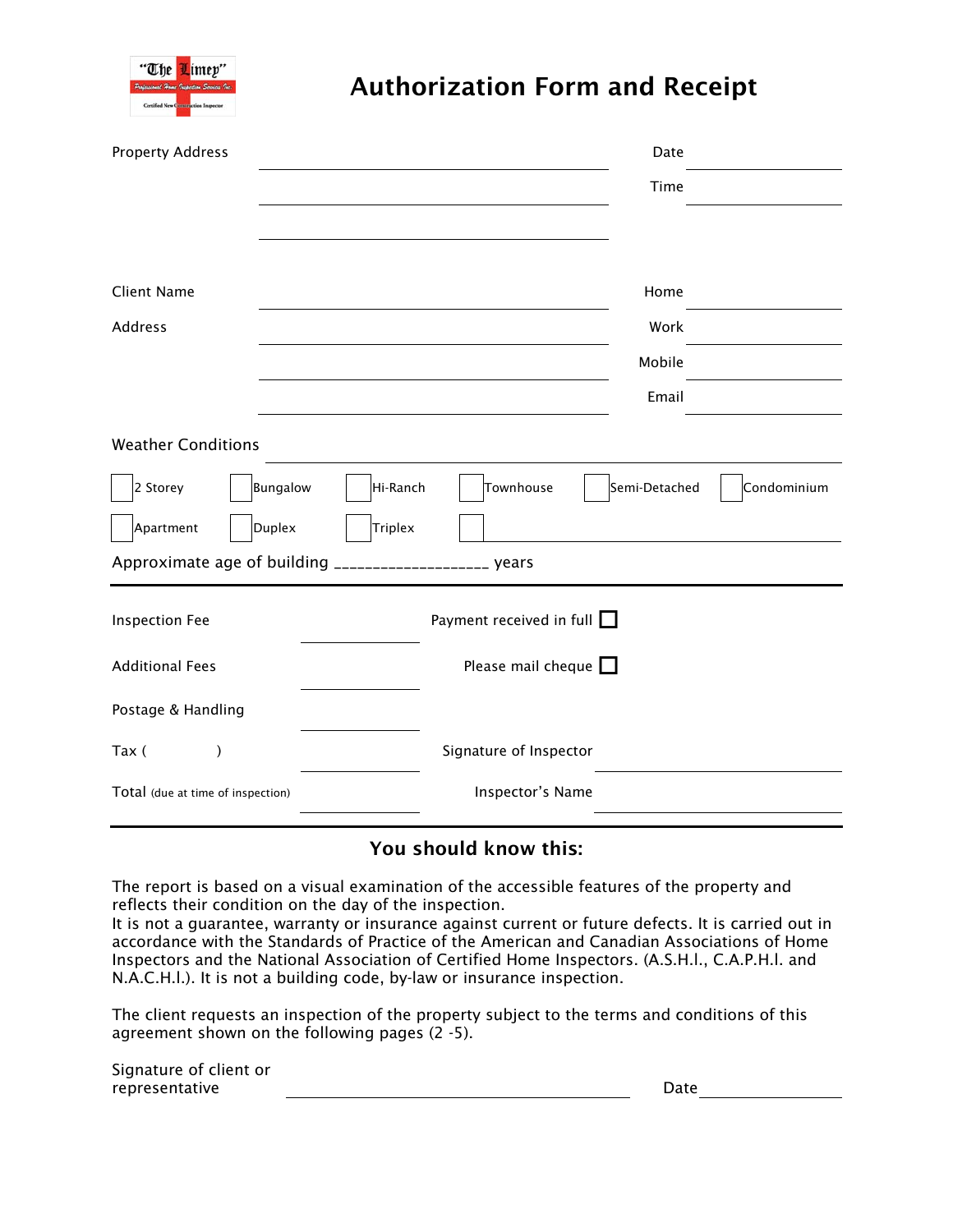## Inspection Support Services Inc.

A message from the authors……

The text in this reporting system and its inferred meanings are accurate to the best of our knowledge and belief, at the time of press.

It is not a code reference manual not a transcript of them, although some references may be made to current legislation.

The changing nature of good building practice, building, electrical and plumbing codes ensure that this book is constantly evolving. We invite you to be part of that process.

Please send your comments, suggestions or observations to:

inspectsupport@rogers.com

#### Fax: 905-868-9640

Inspection Support Services Inc. accepts no responsibility for any matters from the use of this reporting system by others.

### To The Home Buyer

Inspection Support Services Inc. are suppliers of high quality reporting systems, training and other related documentations. We have no input into the on site home inspection process. Please direct any questions you may have about the report and its content, to your home inspector of their company.

This home inspection reporting system "Your Home Inspection Report" is copyright © 2006/2007. All rights reserved. No part of this book may be reproduced in any form by any electronic or mechanical means including information storage and retrieval systems, without the express, written permission from the Inspection Support Services Inc.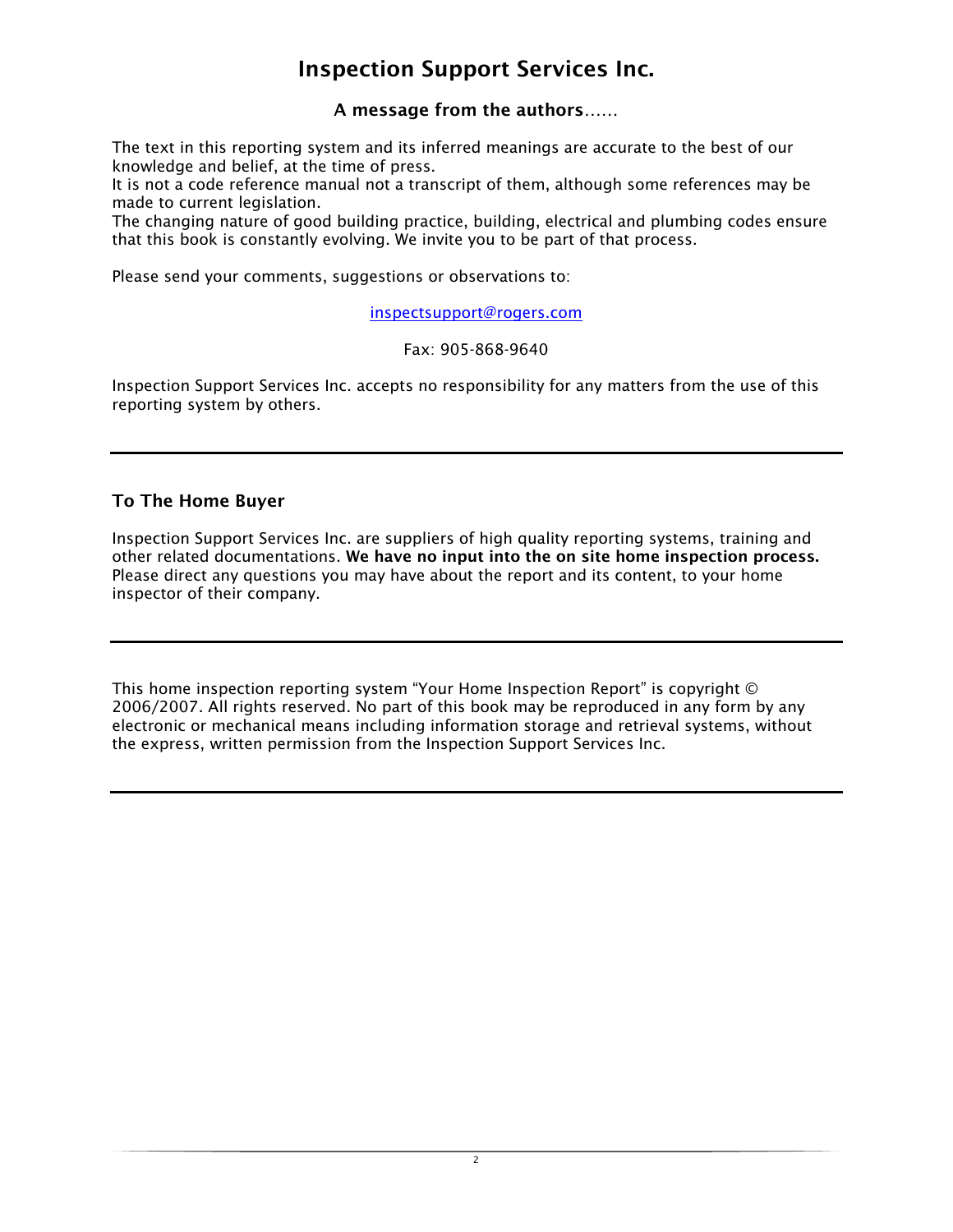## What Happens if There is a Problem

Inevitably, there are times when things go wrong. Some defect may have been hidden (by storage or furniture for instance) at the time of the inspection or may not reveal themselves until you have lived in the house for a while. A shower for instance, may leak only after the water has been running for several minutes or the basement may only let water in during certain weather conditions or at specific times of the year.

Often there are historical clues to previous problems – stains on walls and ceilings, rotting cabinets, poor drainage and so on.

However, in the absence of such clues or where they are hidden in some way – by decorations, storage or paneling for instance – future or even existing problems may be possible to identify or predict.

It is our policy to re-inspect and discuss with you, all significant problems. Please feel free to call at any time.

We do not quote prices for repairs. Some may argue that the buyer needs this sort of information to make an informed decision and balanced judgement and it precisely for that reason our policy exists.

Most home inspections can quote a price range for works however, when the range spans several thousands dollars, it creates an opportunity for argument and conflict.

In any circumstances where the repairs required are significant enough for buyer and seller to be concerned, we recommend that you obtain at least two written quotes from qualified contractors.

In that way, both parties will know the reality of the situation and can proceed from there.

Contractors' advise and that of your home inspector are sometimes in conflict. Remember that the home inspector works for you. When suggesting that basement leakage may be resolved by attention to eavestrough, grading and window wells, he has both the problem and the balance of your checking account in mind.

A contractor called to view the same scenario, may suggest a ten thousand dollar approach. Both will work. You must choose which remedy you prefer.

In this text, references to "further investigation by qualified personnel" are not discipline specific. It is the buyer's responsibility to contact – say – an appropriate qualified electrician for electrical faults or a structural engineer for structural defects, before continuing further with the transaction.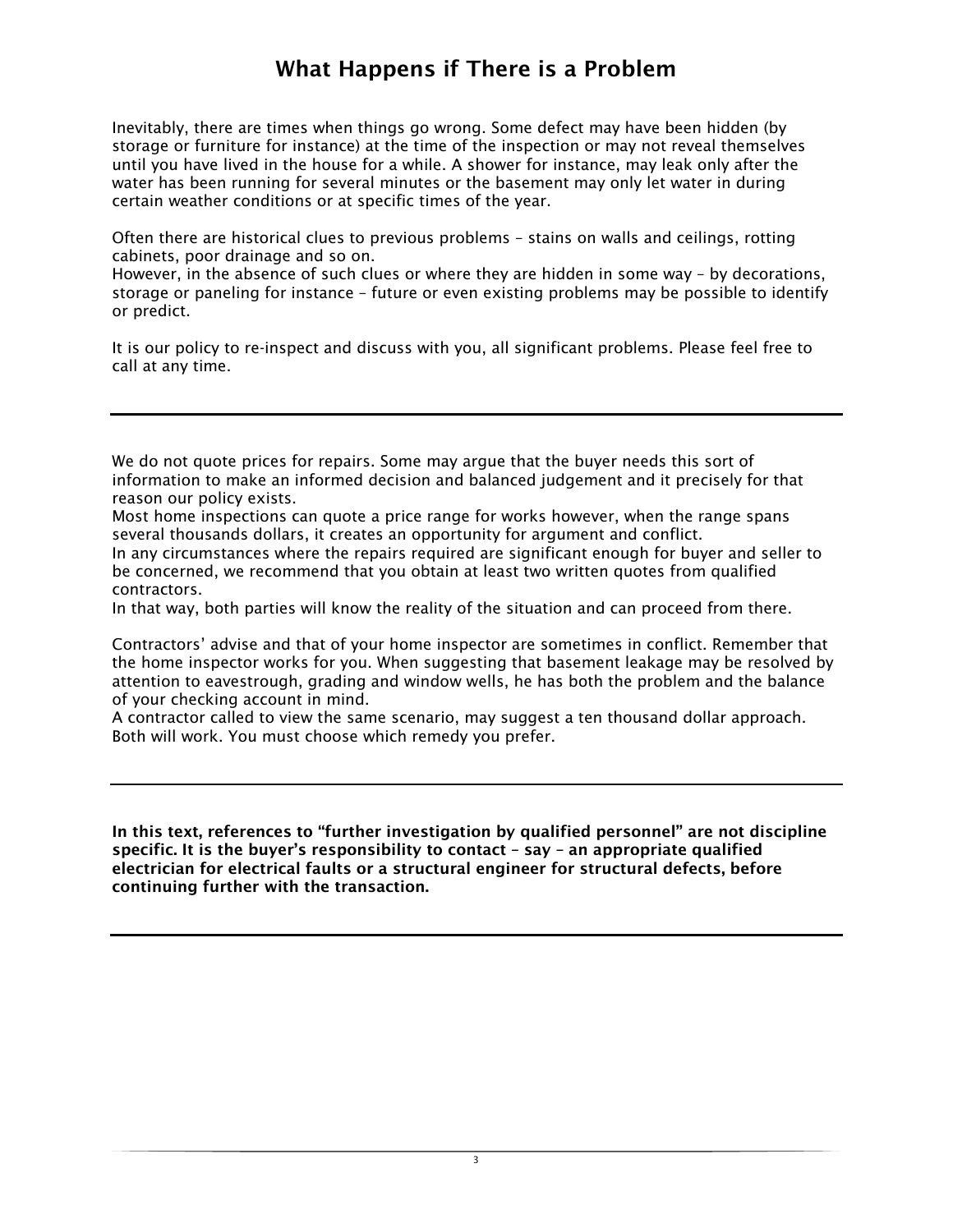# BE SURE TO READ THIS REPORT THOROUGHLY

#### If you have any questions about this report or its contents, or you are in any way unsure of its meaning, you must contact us before proceeding.

When viewing the property and reading this report, the conventions front, rear, left and right, assume that the reader is standing on the street looking at the front of the building. In any other circumstance, compass points apply.

# General Exclusions and Limit of Liability

The following items are excluded from the inspection: Appliances, including window or portable air conditioning units, furnace or heat pump heat exchangers or heat shields, buried oil tanks, interior flue liners, outbuildings, alarms and intercoms, computer LAN, theatre or other integrated technical low or high voltages wiring, septic, well and irrigation systems, other below grade sewage and water pipes, environmental test (including but not limited to, radon, UFFI, lead or asbestos), swimming pools, spas, hot tubs and related equipment, termites, carpenter ants and other insects.

Specifically excluded are any problems whatsoever relating in any way to the presence of fungus, moulds, toxins or other similar or related materials including health problems, flammable chemicals, clean up costs, abatements or other expenses. We recommend water potability test for all homes.

We do not dismantle heating or air conditioning equipment. We do not carry any destructive testing.

Roof and basement leakage and sewer back ups are often unpredictable and generally unexpected. We are therefore not able to provide any guarantee that these items will not leak, back up or significantly deteriorate, before the expiry of any estimated lifespan that may be shown elsewhere in this report.

Indications of particular deficiencies may require an extrapolation. The report may show for instance, "Rot" in the window section. This means one or more windows may be affected.

This inspection is intended for substantially increase your knowledge of the features of your new home and to point out deficiencies that may adversely affect its performance.

## Your attendance at the inspection is a major factor in that input.

We appreciate that circumstances can occasionally make it impossible for the buyer to be on site at the time of the inspection. The written report however, will never replace the understanding achieved from a one-on-one interaction with the inspector.

Existing buildings are not required to comply with today's codes in retrospect, thus this report makes no claims as to compliance (or otherwise) with any building, construction related codes (including, but not limited to, fire codes) of any discipline or Insurance Company Requirements, currently in force.